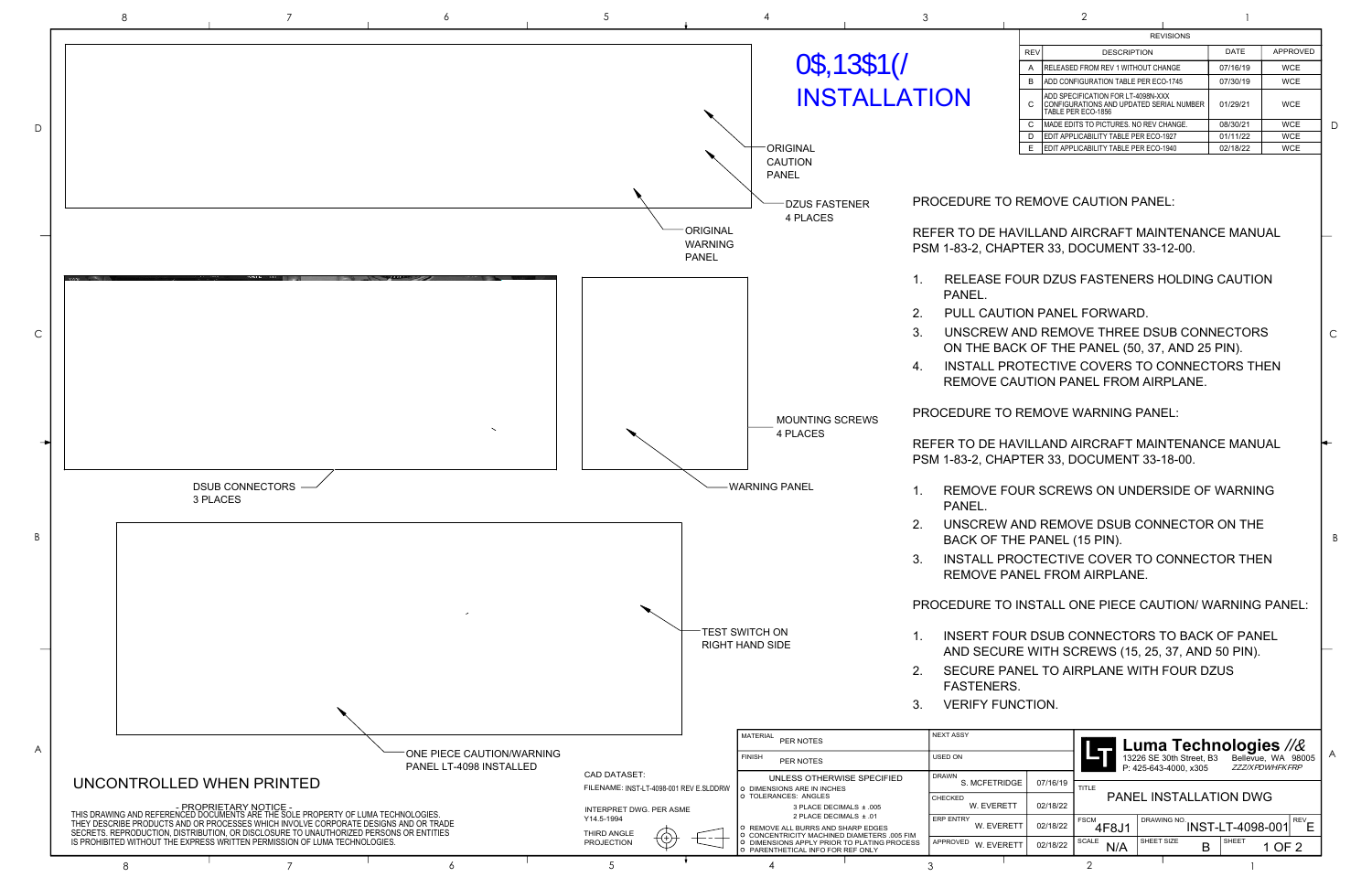\*Dash numbers are based on specific aircraft configurations (reference Luma LT-4098 drawing). Actual configurations will vary depending on equipment and options installed. Contact Luma Technologies for assistance in locating, defining, or creating the dash number for a specific aircraft configuration needed for installation. NVIS compatible panels are available in every configuration and are ordered by adding the letter designation "N" after the LT-4098 in the Luma part number (example LT-4098N-039).

| -PROPRIETARY NOTICE-<br>ND REFERENCED DOCUMENTS ARE THE SOLE PROPERTY OF LUMA TECHNOLOGIES.<br>PRODUCTS AND OR PROCESSES WHICH INVOLVE CORPORATE DESIGNS AND OR TRADE<br>UNCONTROLLED WHEN PRINTED<br>ODUCTION. DISTRIBUTION. OR DISCLOSURE TO UNAUTHORIZED PERSONS OR ENTITIES |                                                              |  |  |  |  | <b>DRAWN</b><br>J. Vl |           | 4F8J1    |     | <b>INST-I</b> | LT-4098-001       |          |
|---------------------------------------------------------------------------------------------------------------------------------------------------------------------------------------------------------------------------------------------------------------------------------|--------------------------------------------------------------|--|--|--|--|-----------------------|-----------|----------|-----|---------------|-------------------|----------|
|                                                                                                                                                                                                                                                                                 | /ITHOUT THE EXPRESS WRITTEN PERMISSION OF LUMA TECHNOLOGIES. |  |  |  |  |                       | W. EVERET | 02/18/22 | N/A | SHEET SIZL    | <b>ISHEE</b><br>D | $\Omega$ |
|                                                                                                                                                                                                                                                                                 |                                                              |  |  |  |  |                       |           |          |     |               |                   |          |

| AIRCRAFT APPLICABILITY TABLE |                                                          |                    |                                       |                                            |                              |  |  |
|------------------------------|----------------------------------------------------------|--------------------|---------------------------------------|--------------------------------------------|------------------------------|--|--|
| <b>QTY</b>                   | <b>Description</b>                                       | <b>Part Number</b> | <b>APPLICABLE AIRCRAFT MODEL</b>      | <b>LUMA TECHNOLOGIES</b><br><b>DRAWING</b> | <b>VENDOR</b>                |  |  |
|                              | <b>98 STATION INTEGRATED</b><br><b>LED DISPLAY PANEL</b> | $LT-4098-XXX*$     | 100/200/300<br>(SERIAL NUMBERS 0-672) | <b>LT-4098 REV E</b><br>01/10/22           | <b>Luma Technologies LLC</b> |  |  |

D

C

B

B

C

D

8 8 7 7 6 5 7 5 4 3 2 2 1



A  $\parallel$ 



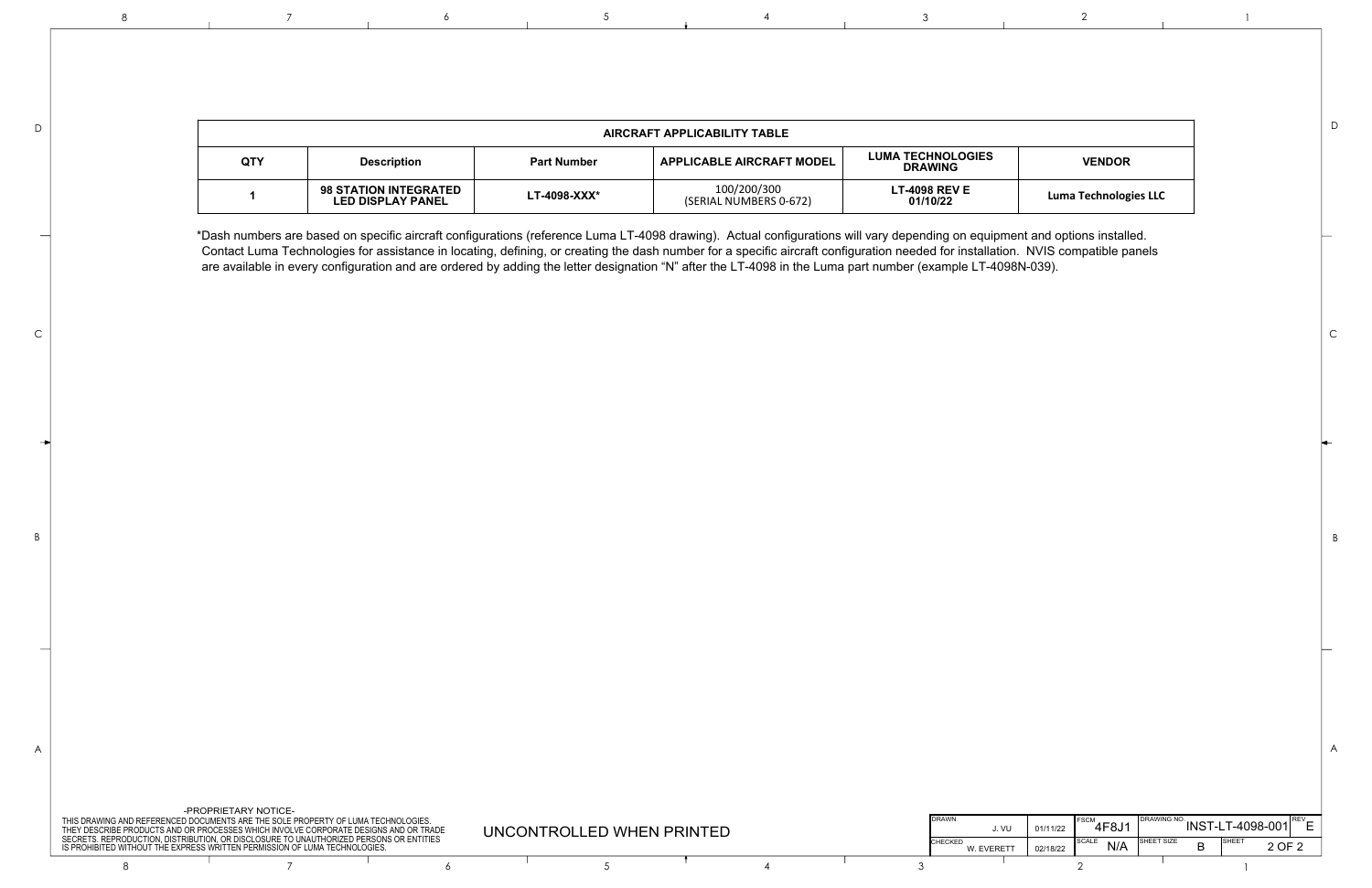2. REMOVE FLIGHT GUIDANCE CONTROLLER, NO.1 VHF NAV CONTROLLER, AND NO.2 VHF NAV CONTROLLER TO ACCESS SWITCH. 3. REMOVE SWITCH MOUNTING SCREWS (2 EACH). 4. CUT WIRES TO REMOVE SWITCH AND INSTALL SUPPLIED MATE AND LOCK CONNECTOR TO AIRCRAFT WIRES. (FIGURE 2) 5. CONNECT THE REPLACEMENT SWITCH AND VERIFY FUNCTION. 6. INSTALL SWITCH INTO THE PANEL WITH TWO SCREWS. (SUPPLIED) 7.  $\,$  REPLACE FLIGHT GUIDANCE CONTROLLER, NO.1 VHF NAV CONTROLLER,  $\mid$   $^\circ$ 

WARNING SWITCH REPLACEMENT PROCEDURE: (REFER TO DE HAVILLAND AIRCRAFT MAINTENANCE MANUAL PSM 1-83-2, CHAPTER 33, DOCUMENT 33-18-00.)

- 1. REMOVE CENTER LIGHTPLATE.
- 
- 
- 
- 
- 
- AND NO.2 VHF NAV CONTROLLER.
- 7. REPLACE LIGHTPLATE.
- 8. VERIFY FUNCTION.

CAUTION SWITCH REPLACEMENT PROCEDURE: (REFER TO DE HAVILLAND AIRCRAFT MAINTENANCE MANUAL PSM 1-83-2, CHAPTER 33, DOCUMENT 33-12-00.)

|            |          |                      | Luma Technologies LLC<br>13226 SE 30th Street, B3<br>P: 425-643-4000. x305 |                  | Bellevue, WA 98005<br>www.Lumatech.com |            | A |
|------------|----------|----------------------|----------------------------------------------------------------------------|------------------|----------------------------------------|------------|---|
| )GE        | 07/18/19 | <b>TITLE</b>         |                                                                            |                  |                                        |            |   |
| <b>ETT</b> | 07/29/21 |                      | SWITCH INSTALLATION DWG                                                    |                  |                                        |            |   |
| <b>ETT</b> | 07/29/21 | <b>FSCM</b><br>4F8J1 | DRAWING NO.                                                                | INST-LT-2201-001 |                                        | <b>REV</b> |   |
| <b>ETT</b> | 07/29/21 | <b>SCALE</b>         | SHEET SIZE                                                                 | <b>SHEET</b>     | 1 OF 2                                 |            |   |
|            |          |                      |                                                                            |                  |                                        |            |   |

|                           |                                                                                                                                                                                | $\mathbb{Z}$                                            |                                                                                                                  |                                 |          |                      |                                                          |             |
|---------------------------|--------------------------------------------------------------------------------------------------------------------------------------------------------------------------------|---------------------------------------------------------|------------------------------------------------------------------------------------------------------------------|---------------------------------|----------|----------------------|----------------------------------------------------------|-------------|
|                           |                                                                                                                                                                                |                                                         | MATERIAL PER NOTES                                                                                               | NEXT ASSY                       |          |                      | Luma Technolog                                           |             |
|                           |                                                                                                                                                                                |                                                         | <b>FINISH</b><br>PER NOTES                                                                                       | USED ON                         |          |                      | 13226 SE 30th Street, B3 Belley<br>P: 425-643-4000, x305 | www.L       |
| UNCONTROLLED WHEN PRINTED |                                                                                                                                                                                | <b>CAD DATASET:</b><br>FILENAME: INST-LT-2201-001 Rev C | UNLESS OTHERWISE SPECIFIED<br><b>PIMENSIONS ARE IN INCHES</b>                                                    | <b>DRAWN</b><br>S. MCFETRIDGE   | 07/18/19 | <b>TITLE</b>         |                                                          |             |
|                           | - PROPRIETARY NOTICE -<br>THIS DRAWING AND REFERENCED DOCUMENTS ARE THE SOLE PROPERTY OF LUMA TECHNOLOGIES.                                                                    | INTERPRET DWG. PER ASME                                 | TOLERANCES: ANGLES<br>3 PLACE DECIMALS ± .005                                                                    | <b>CHECKED</b><br>W. EVERETT    | 07/29/21 |                      | <b>SWITCH INSTALLATION</b>                               |             |
|                           | THEY DESCRIBE PRODUCTS AND OR PROCESSES WHICH INVOLVE CORPORATE DESIGNS AND OR TRADE<br>SECRETS, REPRODUCTION, DISTRIBUTION, OR DISCLOSURE TO UNAUTHORIZED PERSONS OR ENTITIES | Y14.5-1994<br>THIRD ANGLE                               | 2 PLACE DECIMALS ± .01<br><b>P REMOVE ALL BURRS AND SHARP EDGES</b><br>CONCENTRICITY MACHINED DIAMETERS .005 FIM | <b>LERP ENTRY</b><br>W. EVERETT | 07/29/21 | <b>FSCM</b><br>4F8J1 | <b>DRAWING NO.</b>                                       | INST-LT-220 |
|                           | IS PROHIBITED WITHOUT THE EXPRESS WRITTEN PERMISSION OF LUMA TECHNOLOGIES.                                                                                                     | €<br>---<br>PROJECTION                                  | DIMENSIONS APPLY PRIOR TO PLATING PROCESS<br>PARENTHETICAL INFO FOR REF ONLY                                     | I APPROVED W. EVERETT           | 07/29/21 | SCALE<br>N/A         | SHEET SIZE                                               | SHEET       |
|                           |                                                                                                                                                                                |                                                         |                                                                                                                  |                                 |          |                      |                                                          |             |
|                           |                                                                                                                                                                                |                                                         |                                                                                                                  |                                 |          |                      |                                                          |             |

| ٧      |  |
|--------|--|
|        |  |
| ł<br>٠ |  |
|        |  |

## **SWITCHLIGHT** INSTALLATION



2. REMOVE FLIGHT GUIDANCE CONTROLLER, NO.1 VHF NAV CONTROLLER, AND NO.2 VHF NAV CONTROLLER TO ACCESS SWITCH. 3. REMOVE SWITCH MOUNTING SCREWS (2 EACH). 4. CUT WIRES TO REMOVE SWITCH AND INSTALL SUPPLIED MATE AND LOCK CONNECTOR TO AIRCRAFT WIRES. (FIGURE 2) 5. CONNECT THE REPLACEMENT SWITCH AND VERIFY FUNCTION. 6. INSTALL SWITCH INTO THE PANEL WITH TWO SCREWS. (SUPPLIED) 7. REPLACE FLIGHT GUIDANCE CONTROLLER, NO.1 VHF NAV CONTROLLER,

- 1. REMOVE CENTER LIGHTPLATE.
- 
- 
- 
- 
- 
- 
- AND NO.2 VHF NAV CONTROLLER.
- 7. REPLACE LIGHTPLATE.
- 8. VERIFY FUNCTION.

D

B

| <b>REVISIONS</b> |                                                                                           |          |            |  |  |
|------------------|-------------------------------------------------------------------------------------------|----------|------------|--|--|
| <b>RFV</b>       | <b>DESCRIPTION</b>                                                                        | DATE     | APPROVED   |  |  |
| А                | <b>RELEASED FROM REV 1 WITHOUT CHANGE</b>                                                 | 07/18/19 | <b>WCE</b> |  |  |
| в                | IINSTRUCTION DETAILS ADDED PER ECO-1745                                                   | 08/01/19 | <b>WCE</b> |  |  |
| С                | UPDATE INSTALLATION INSTRUCTIONS FOR<br>CURRENT INSTALLATION KIT PROVIDED PER<br>FCO-1895 | 07/29/21 | <b>WCE</b> |  |  |